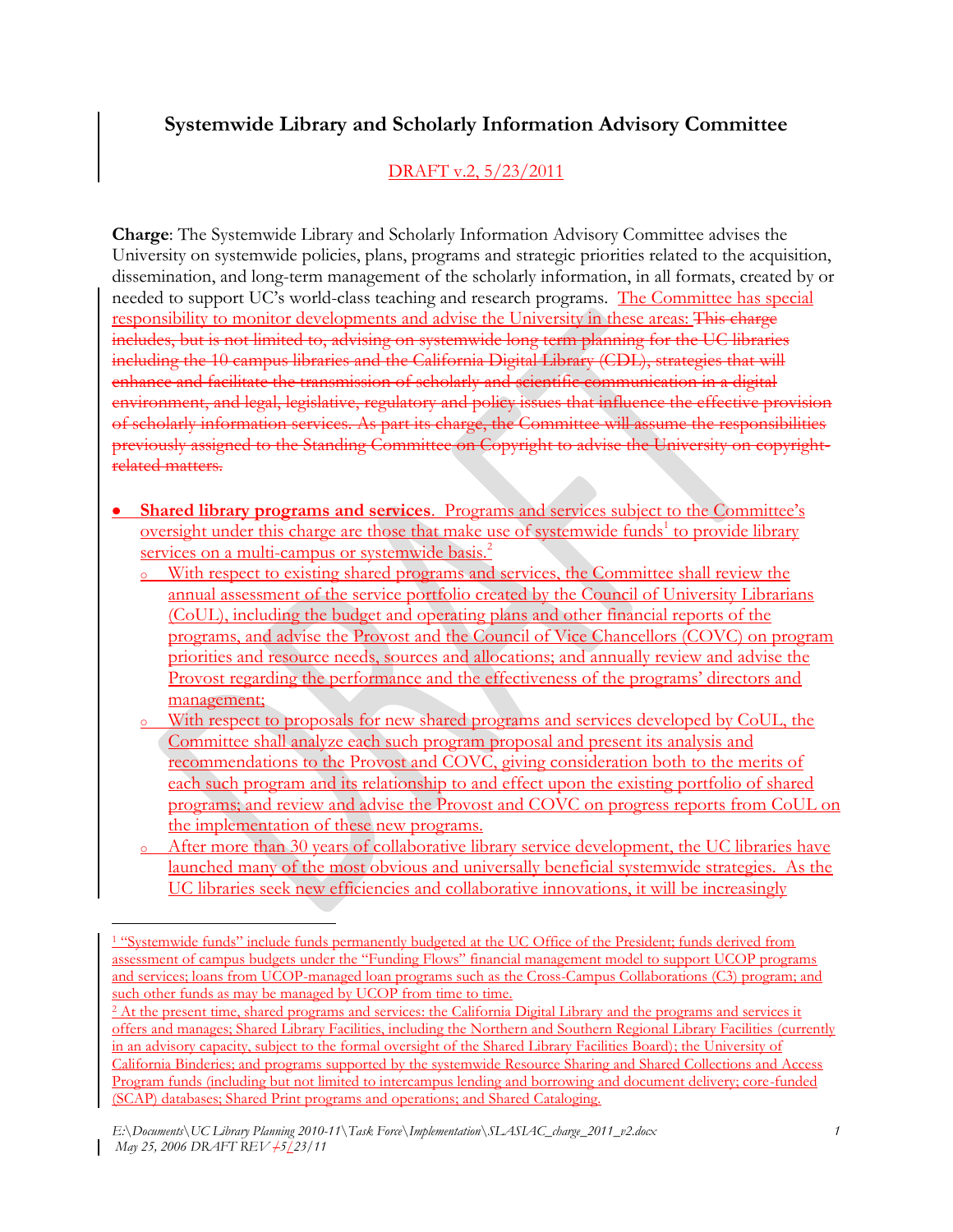necessary to identify and encourage collaborations that provide benefits to fewer than all 10 campuses. Where there are such opportunities, the Committee may evaluate the operating and business plans of such services and render recommendations as to the appropriate role, if any, of systemwide funds in the development and operation of such services.

- <sup>o</sup> Because the increasing interdependence among UC libraries and library services means that the library decisions made by one campus can have financial, academic and operational impacts on the library services (whether shared or local) of the others, the responsibilities of the Committee include attention to issues arising from such interdependence even when systemwide funds are not involved. The Committee may analyze and prepare recommendations for the the Provost, COVC, and/or CoUL regarding the effects of independent campus library service decisions on the cost and quality of library services across the UC system.
- **The California Digital Library.** Review and approve the organization, structure, and funding models of the CDL; annually review and approve updated strategic plans, budget and operational objectives for the next fiscal year; review and approve long term plans for investment and new program and service operations; review the administrative performance of the Director and forward to the Provost a summary of the administrative performance review along with such recommendations as it deems appropriate; and when a vacancy exists in the directorship, oversee the recruitment of candidates for the position in consultation with the Office of the Provost, and submit to the Provost a list of possible candidates to be considered for the position with a recommendation for the appointment of Director.
- **Interdependence with other University information functions and services.** At a time when UC's libraries – along with the teaching and research programs they support – are being transformed by the explosive growth of digital publication, networked information and mobile communication, there may be significant needs and opportunities for libraries to collaborate with other campus and University units that provide information infrastructure and services; examples include research support functions and technologies and instructional support systems and services. The Committee is encouraged to identify, advise on, and facilitate such opportunities.
- **Copyright-related matters**. The Committee shall:
	- <sup>o</sup> Monitor internal and external developments related to copyright law, policy and practice, and advise the University on copyright-related matters, particularly (but not exclusively) from the perspective of the effect of copyright on the University's academic program,
	- <sup>o</sup> Monitor and advise on the development and maintenance of Universitywide copyright policies and practices.

**Membership and Appointments:** The Committee is appointed by and reports to the Provost and Senior Executive Vice President, Academic Affairs and works closely with the Associate-Vice Provost for Scholarly InformationAcademic Planning, Programs and Coordination. All appointed members will serve a three-year term.

Although the primary criteria for appointment are functional, to insure the necessary breadth of input, the Advisory Committee shall includes individuals from all campuses of the UC System, and shall include: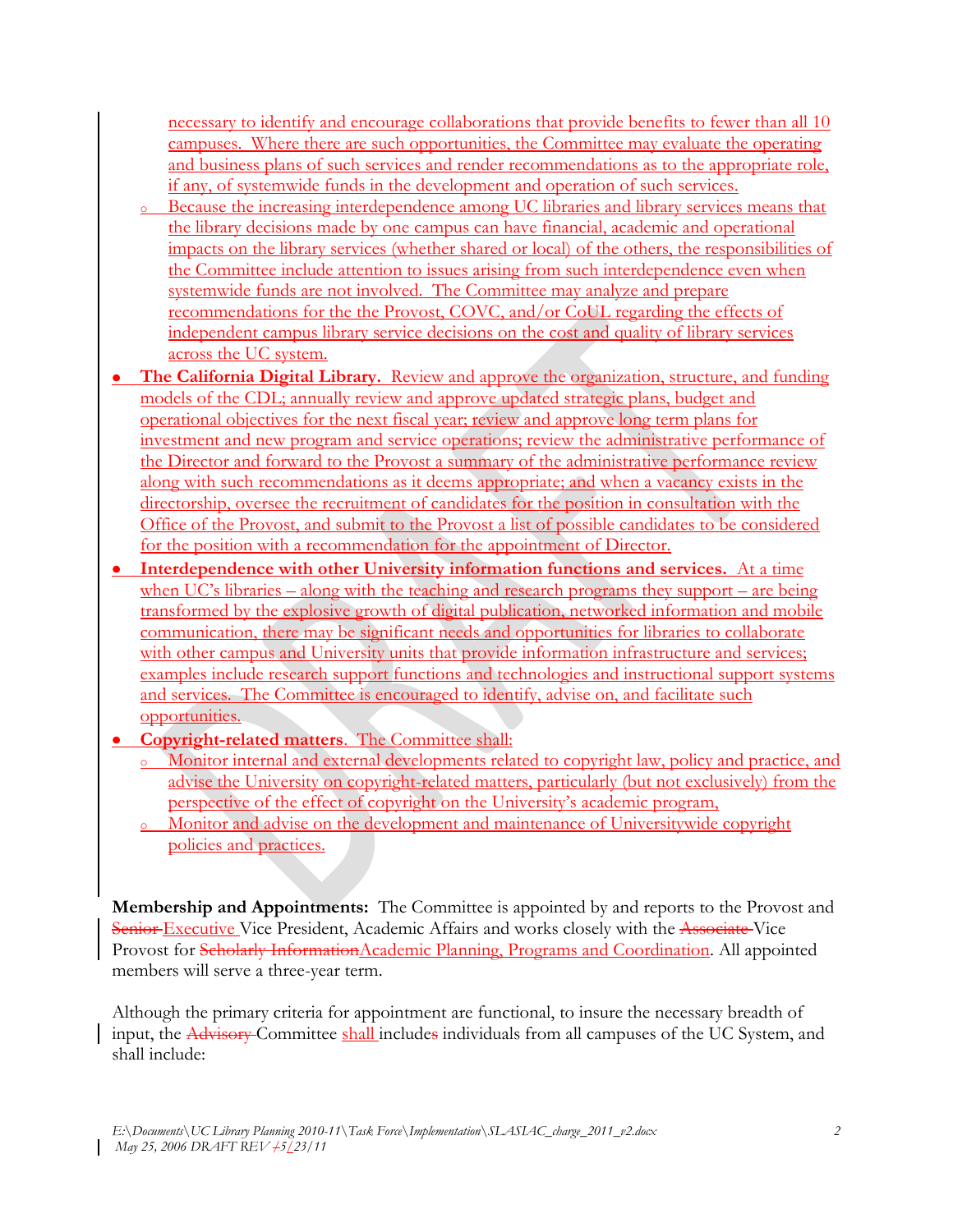- A representative of the Council of Vice Chancellors,<sup>3</sup>An Executive/Academic Vice Chancellor who serves as Chair;
- A representative of the Council of Vice Chancellors for Research;<sup>3</sup>Research Vice Chancellor
- The Vice Chair of Academic Council, ex officio, and up to two additional Academic Senate representatives approved by the Council chair;
- Additional faculty as needed to provide appropriate disciplinary perspectives;
- A representative of the Information Technology Leadership Council;<sup>3</sup>
- A representative of the Educational Technology Leadership Group;<sup>3</sup>
- A representative of the Council of Vice Chancellors for Budget;<sup>3</sup>
- Additional campus administrators including one Information Technologist, one Dean, and one budget officer;
- Two representatives of the Council of University Librarians;<sup>3</sup>2 University Librarians;
- A LAUC representative;
- Extramural members as required, in the chair's judgment, to provide external perspective and/or needed expertise.
- A representative from the UC-managed Department of Energy Laboratories
- **•** Liaisons from other appropriate committees.

In addition, the following serve as ex-officio Advisory Committee members:

- Associate Vice Provost for Academic Planning, Programs and CoordinationScholarly **Information**
- **Associate Vice President, Information Resources and Communications**
- UC Budget Office Representative.
- A representative of the University of California Press
- The Executive Director of the California Digital Library  $\bullet$

The Committee will effect its copyright policy responsibilities through a Standing Subcommittee on Copyright Policies. The Subcommittee is specifically charged with the development and maintenance of copyright-related UC policies. It will be chaired by the Committee Chair, and will meet at the Chair's direction to address issues related to its specific charge. The Subcommittee will be composed of:

- SLASIAC members:
	- o One Academic Council representative (normally, the Vice Chair of Academic Council)
	- o Three faculty
	- o A Research Vice Chancellor
- A representative of the Office of General Counsel
- Additional faculty and campus administrators as needed to provide appropriate perspectives, either on an ongoing basis or to address specific policy issues before the Subcommittee

 $\overline{a}$ <sup>3</sup> To be nominated by the Council in consultation with the Office of the Provost.